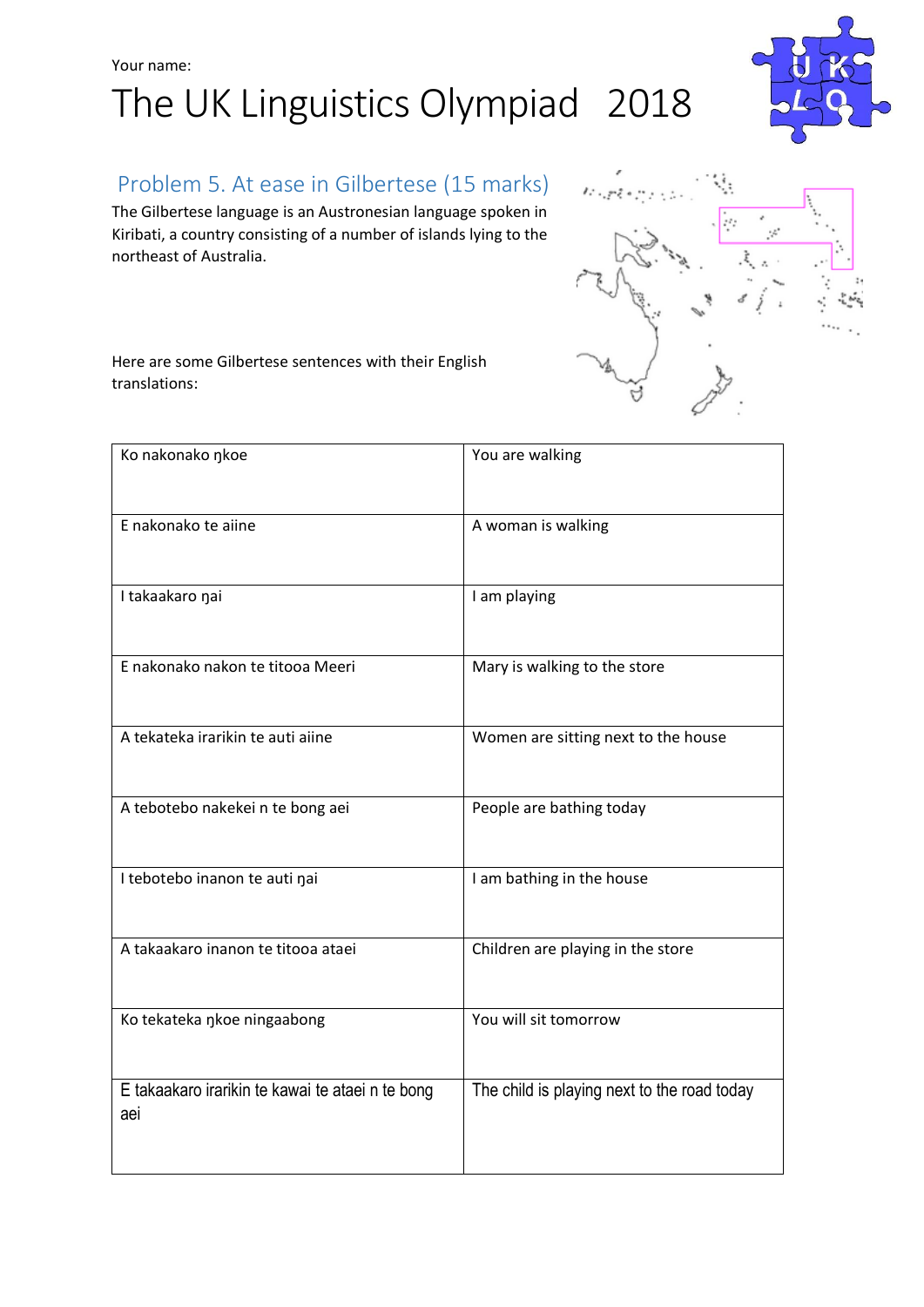The UK Linguistics Olympiad 2018



**Q.5.1.** Rearrange the sentences below into the correct Gilbertese word order, and translate them into English. One of the sentences contains an error which can't be fixed by changing the word order.

| 1              | incorrect order | Meeri auti e nakon ningaabong te nakonako.     |  |  |
|----------------|-----------------|------------------------------------------------|--|--|
|                | correct order   |                                                |  |  |
|                | translation     |                                                |  |  |
| $\overline{2}$ | incorrect order | Inanon nai kawai i te tekateka.                |  |  |
|                | correct order   |                                                |  |  |
|                | translation     |                                                |  |  |
| 3              | incorrect order | N ataei a bong te nakon aei kawai nakonako te. |  |  |
|                | correct order   |                                                |  |  |
|                | translation     |                                                |  |  |

**Q.5.2. As mentioned, o**ne of the three Gilbertese sentences above contains an error. Correct the sentence by changing just one word, without changing the meaning.

Correct version:

#### **Q.5.3**. Translate into Gilbertese:

| Women will play tomorrow.                |
|------------------------------------------|
|                                          |
|                                          |
| You are sitting next to the store today. |
|                                          |
|                                          |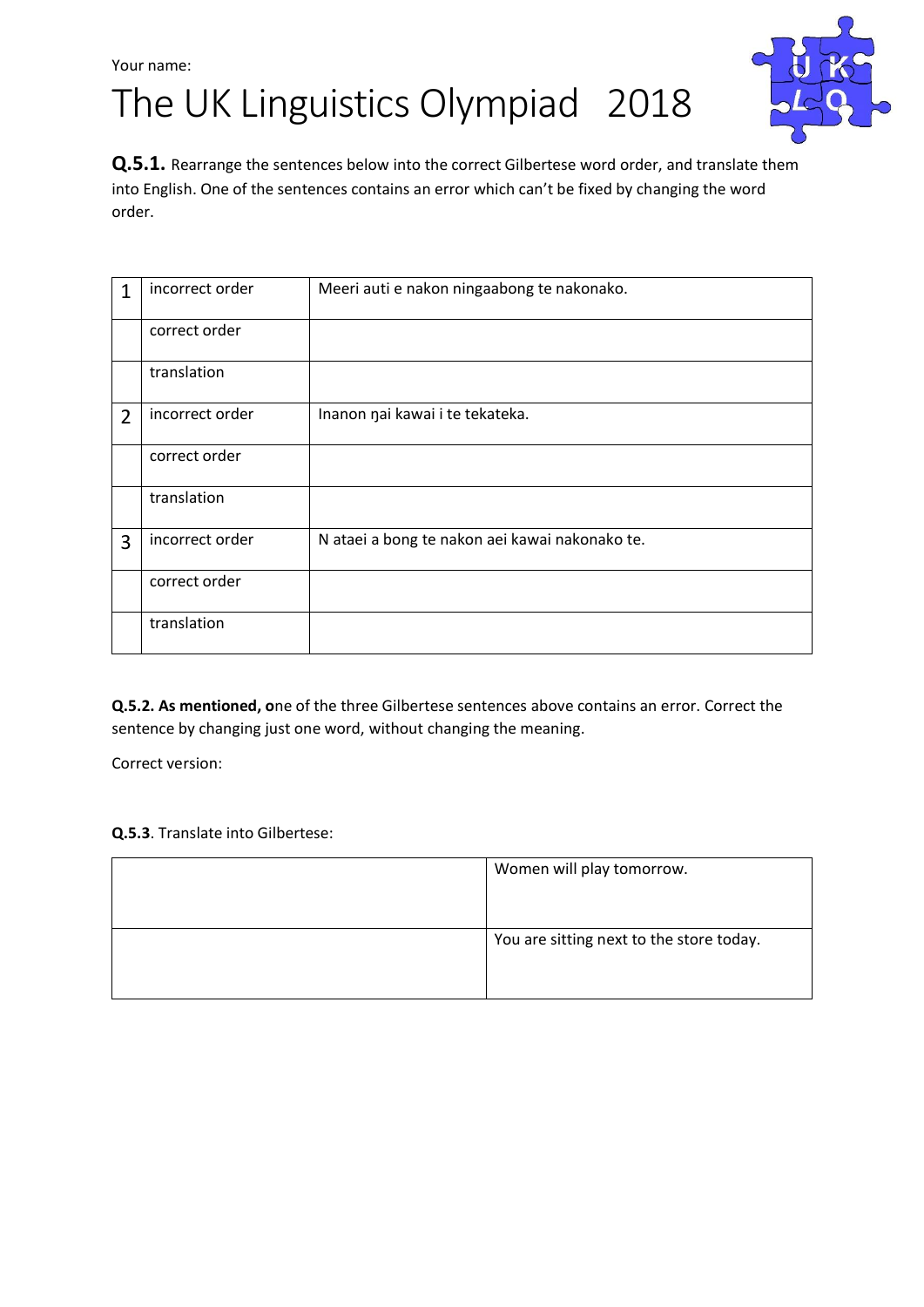# The UK Linguistics Olympiad 2018



## Solution and marking.

Scoring (max 46)

- General:
	- o Errors in 5.1.3:
		- **The red correction contains three te's whereas the original contains only** two. Since te always combines with a noun, to make it singular, and the sentence contains three nouns (kawai=road, ataei=child, bong=day), one noun must have no te, but which? We can exclude *bong*, which is always in the expression *n te bong aei*, 'today', but that leaves two possibilities: *kawai* (so 'roads') or *ataei* (so 'children'). However, *ataei* is the subject, so it decides between initial *A* and *E: A ... ataei* ('children are walking') or *E ... te ataei* ('the/a child is walking'); and we know (from Q. 5.2) that there is an error involving a single word, so this must be the A/E choice. We therefore need a singular subject to justify changing A to E, so the subject must be *te ataei*, 'the/a child'. That's why there's actually only one acceptable answer for 5.1.3.
		- The translation for #3 should also include 'child', not 'woman' (as in the original solution file).
	- o Ignore extra or missing word spaces
- 5.1: (max 30)
	- o 1 point for each correct Gilbertese word in the right order (max 24)
		- allow 1 letter wrong per word
	- o 2 points for each correct English translation (max 6)
		- **1** point for one wrong word
- 5.2: 2 points for correct answer with initial E for A (max 2)
	- $\circ$  Accept an accurate copy of their answer to 5.1(3), other than initial E, even if wrong.
	- o 1 point for initial E and inaccurate copy of their answer.
- 5.3: 1 point for each correct Gilbertese word in the right order (max 14)
	- o When there is an error of word order, mark so as to maximize the points.

#### Q.5.1

| 1              | incorrect order | Meeri auti e nakon ningaabong te nakonako.                         |  |  |
|----------------|-----------------|--------------------------------------------------------------------|--|--|
|                | correct order   | E nakonako nakon te auti Meeri ningaabong.                         |  |  |
|                | translation     | Mary will walk to the house tomorrow.                              |  |  |
| $\overline{2}$ | incorrect order | Inanon nai kawai i te tekateka.                                    |  |  |
|                | correct order   | I tekateka inanon te kawai nai.                                    |  |  |
|                | translation     | I am sitting/sit on/in the road.                                   |  |  |
| 3              | incorrect order | N ataei a bong te nakon aei kawai nakonako te. [No te before bong] |  |  |
|                | correct order   | A nakonako nakon kawai te ataei n te bong aei.                     |  |  |
|                | translation     | A/the child is walking/walks to the road today.                    |  |  |